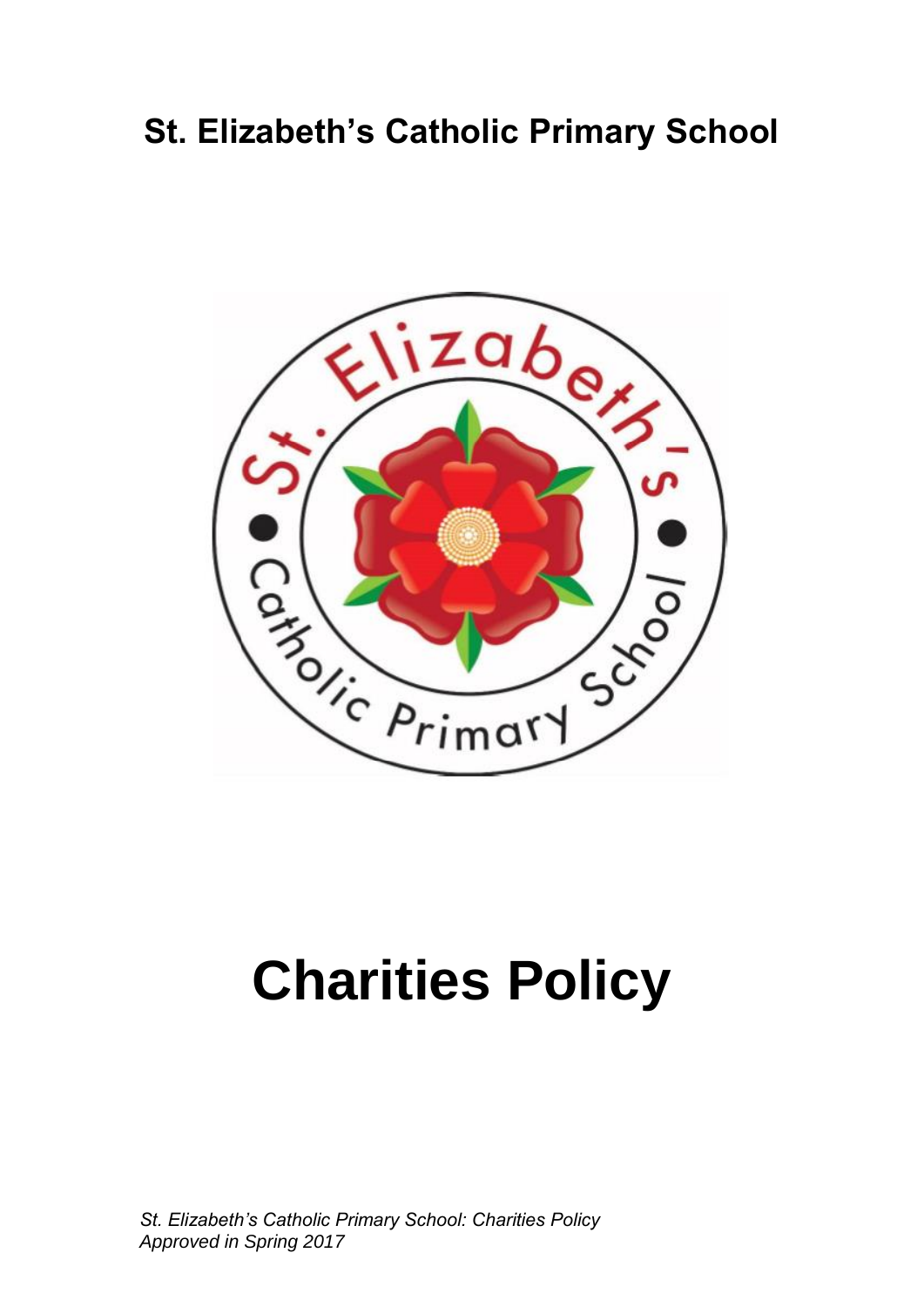### **Introduction**

At St. Elizabeth's Catholic Primary School, we value the life and dignity of every human being made in the image and likeness of God (from the moment of conception to the natural end of life). Therefore, we acknowledge our obligation to support and care for those in need within our local community and further afield. As an inclusive school, we respect and nurture the different gifts and talents each person contributes to our society. The values of love, peace, and justice are shared by all faiths, and so we seek to encourage students and staff of all faiths and cultures to engage with our work for those in need.

As a Catholic school, it is our duty to uphold Gospel Values alongside the Social and Moral Teachings of the Catholic Church. Therefore, we take care to ensure that all causes we support are compatible with Church Teaching.

#### *From the first moment of his existence, a human being must be recognised as having the rights of a person - among which is the inviolable right of every innocent being to life.*

(Catechism of the Catholic Church 2270)

*Before I formed you in the womb I knew you, and before you were born I consecrated you.*

*My frame was not hidden from you, when I was being made in secret, intricately wrought in the depths of the earth.*

(Jeremiah 1:5)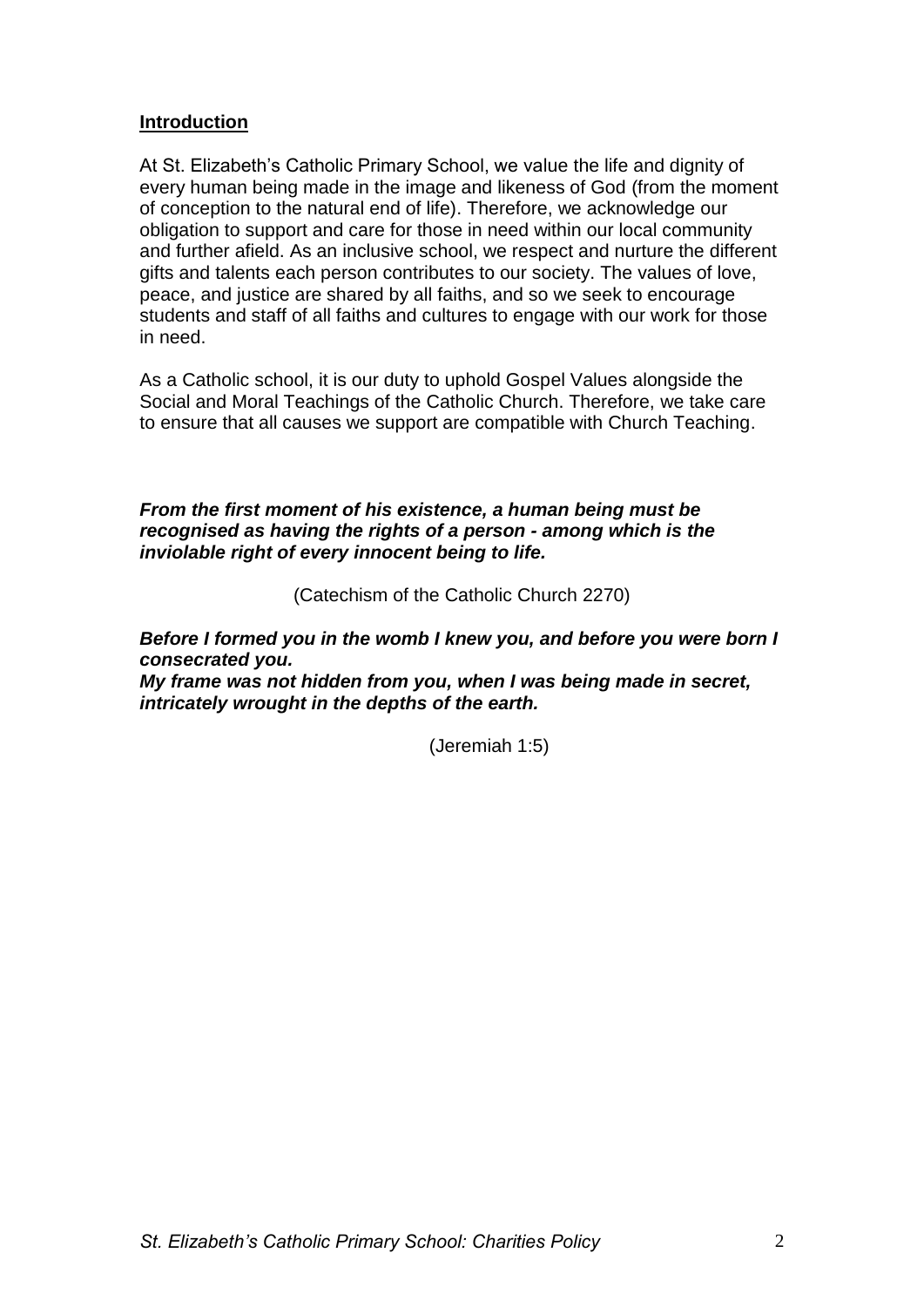# **Aims/Objectives**

- All charitable work/giving will be targeted to a specific purpose, and all staff and pupils will have a clear knowledge and understanding of exactly what they are supporting.
- All staff and pupils will be knowledgeable about the work of the specific registered charities we support.
- Fundraising will not be perceived as an end in itself (e.g. with the focus being on how much money is raised) but as the means to a specific end (e.g. to provide warm clothing for the homeless).
- Prioritise the work of charities which rely almost solely on the support of the Catholic Church (see 'Charities we Support').
- Fundraising will be used to support charities whose work does nothing to contradict the Catholic Church's position on the maintaining and promoting the value and dignity of all human life (from the moment of conception to the natural end of life).
- All staff and pupils will understand that charitable work is not simply about supporting 'Charities' or 'Fundraising', but that we have a Christian duty to care for those in need. In the context of a Catholic school, the kind of care and support we provide must remain faithful to the Social and Moral Teaching of the Catholic Church.

# *Not all of us can do great things, but we can do small things with great love.*

(St. Teresa of Calcutta)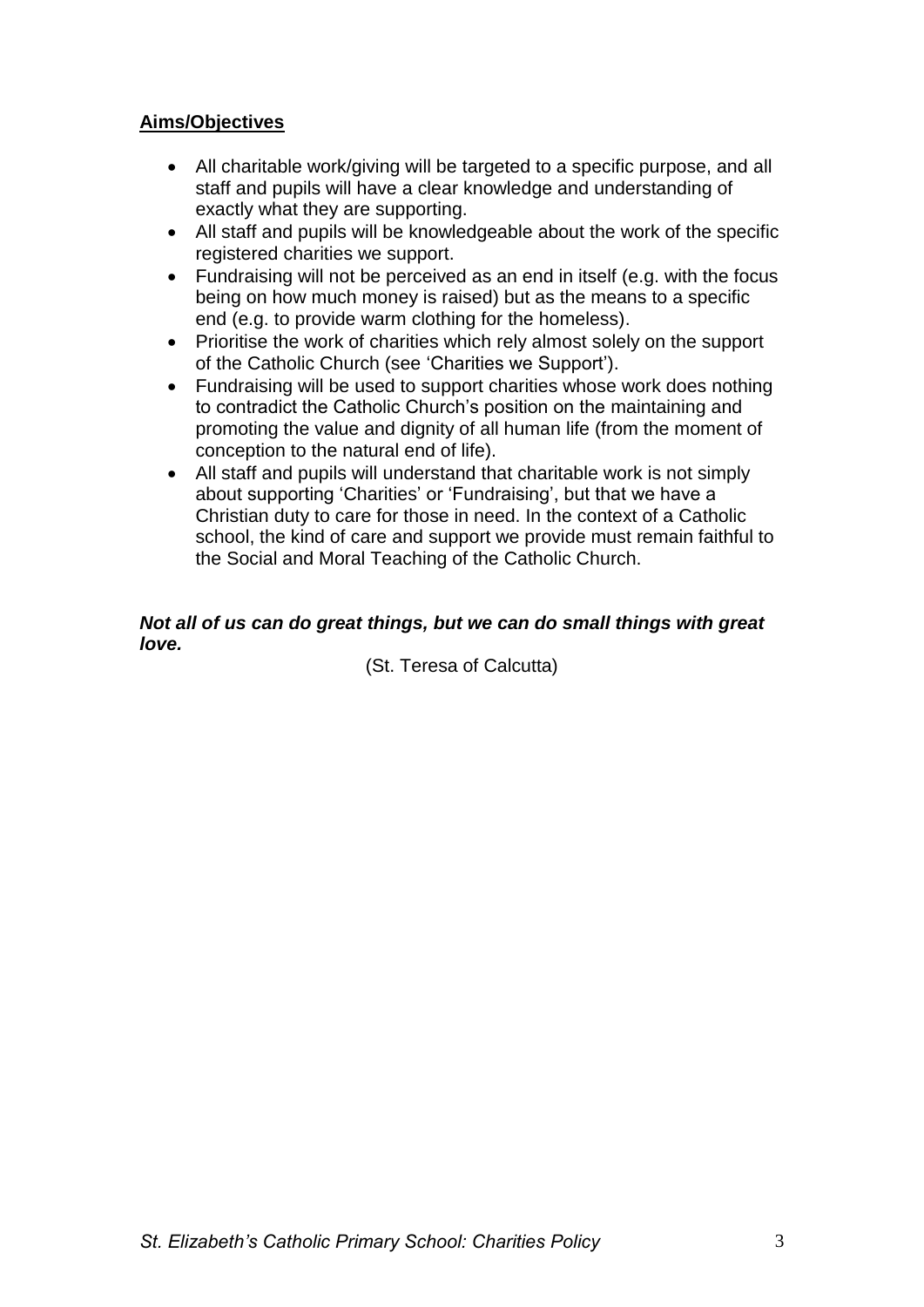### **Charities we support**

We recognise that, whilst there are many charities (national and global) which could be supported in school, it is important to recognise two key points:

- 1. We do not have the physical resources to effectively support every possible charity (as reflected in the words of St. Teresa of Calcutta, quoted above).
- 2. As a Catholic school, we are obliged to support charities which are compatible with Church Teaching

Therefore, the following list provides the names of charities which we, as a school community, will support on a two-year cycle:

- SVP and Mini Vinnie's (Saint Vincent de Paul Society)
- Mary's Meals
- CAFOD (Catholic Association for Overseas Development)
- Progressio
- The Pastoral Care Project
- Father Hudson's Society
- MacMillan Nurses
- Life/Zoe's Place
- SPUC (Society for the Protection of Unborn Children)
- Aid to the Church in Need
- Coventry Food Bank
- Shoebox Appeal (Operation Christmas Child Samaritan's Purse UK)